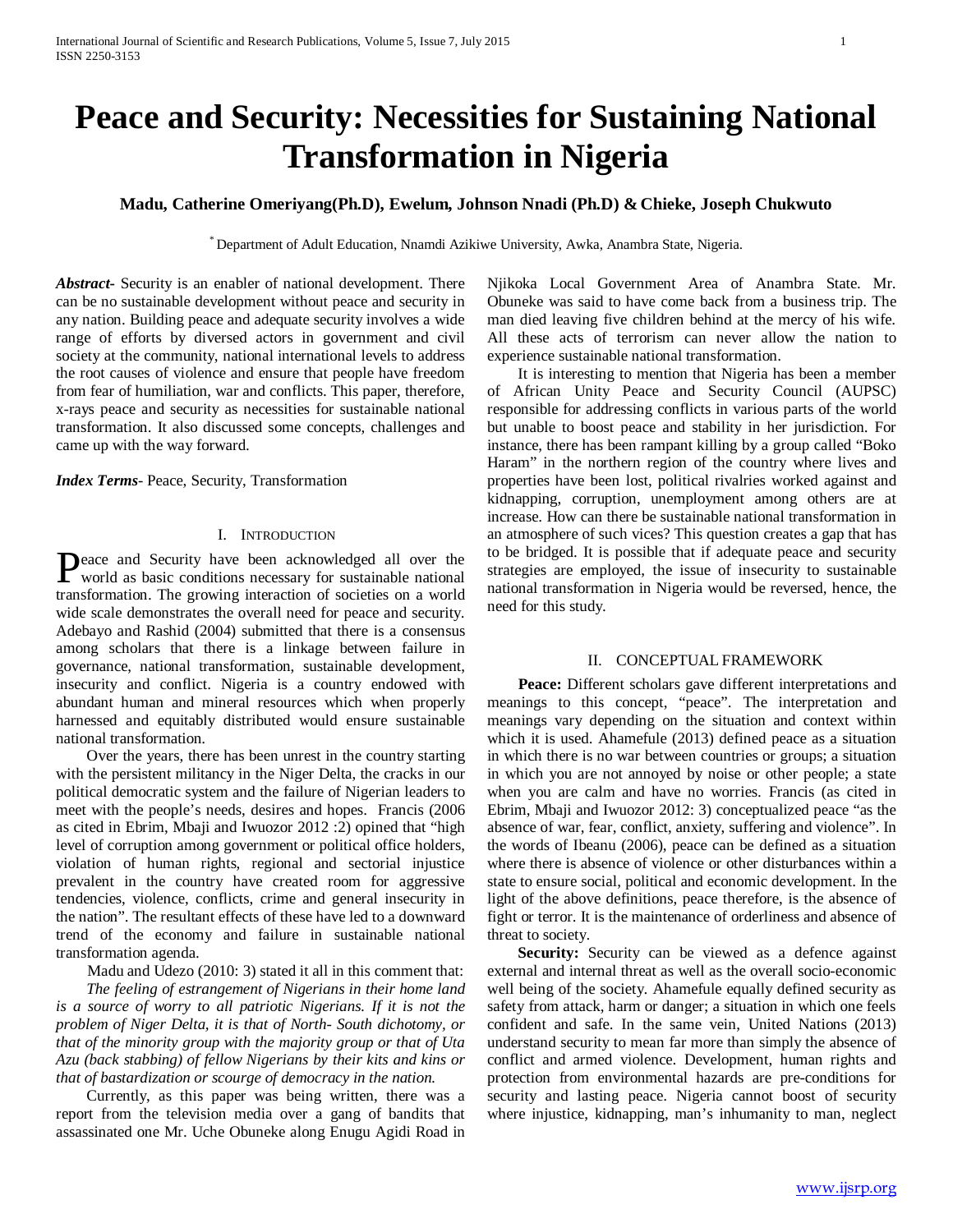of the people's aspiration and high levels of unemployment are the order of the day.

 **Transformation:** Cambridge Dictionary (2015) defined transformation as a complete change in the appearance of something or someone especially, so that that thing or person is improved. Also, Business Dictionary (2015) noted that in any organizational context, a process of profound and radical change that orients an organization takes it to an entirely different level of effectiveness. Unlike "turnaround" (which implies incremental progress on the same plane), transformation implies a basic change of character and little or no resemblance with the past configuration or structure. National transformation, therefore, implies fundamental change in the building block of a nation, change in the social, economic, infrastructural and political landscape of a nation (Dakuku, 2014).

## III. RELEVANCE OF PEACE AND SECURITY

 Peace and security is the key to sustainable national transformation. No nation boosts of development in the absence of peace and security. The relevance of peace and security entails development of stable economy, encouragement of unity as well as attraction of foreign investors. Development of stable economy has to do with assurance of economic growth. Attraction of foreign investors will bring about establishment of industries and consequently lead to job creations.

 With peace and security, there is improvement in the quantity and quality of the nation's factors of production. Peace and security encourages the improvement of infrastructural base of the nation such as roads, electricity, water, school, hospital among others to ensure a change in the standard of living of the citizenry. Any nation with absence of unity as a result of violence and crime will not witness any appreciable national transformation. Malaysia would not have been where she is today without the willingness of a group of citizens who endangered their lives. Peace and security are the most important elements for a nation's success. It is the gate way to sustainable national transformation.

## IV. CHALLENGES TO PEACE AND SECURITY IN NIGERIA

 Despite the relevance of peace and security as basic instruments for sustainable national transformation in Nigeria, there are still many challenges confronting them. These challenges can be viewed in different dimensions ranging from social, educational, political and economic factors.

 **Social challenge:** The social challenge relates to those activities that deal with fighting for power. It involves struggle for recognition and position. This struggle usually results to social conflicts. The social conflict according to Wikipedia (2012) is a social relationship where actions are oriented intentionally for carrying out the actor's will against the resistance of other parties. Social conflict occurs, when people, tribes, different societies agitate and cause opposition in social interaction, preventing rivals from accomplishing their goals (Ebirim, Mbaji & Iwuozor, 2012). This situation usually culminates in disruption of peace and security. This can also manifest in form of social vices resulting to assassinations, violence, riot and demonstrations. Social crises such as boundary disputes, cultism, criminality and violation of human rights pose social challenge to peace and security.

 **Educational Challenge:** The educational challenge has to do with the problems bedeviling our education sector for which urgent attention is needed if we really desire sustainable national transformation. These problems according to Gbenedio (2012:2) are: curriculum that has no relationship with workplace and societal needs, embezzlement of funds meant for educational development purpose, employing unqualified personnel, misplacement of priorities, lack of research and development, lack of teacher motivation, inadequate facilities, incessant strike action, cultism among others. All these, and many more pose a challenge to education in Nigeria. Any nation that is intellectually bankrupt will definitely be socially, economically and politically bankrupt. Education as an agent of change is capable of transforming the nation. Any country yearning for meaningful progress must accord education a special place.

 Despite the huge investment on education, our country has not fared well educationally. Entrepreneurship and information communication technology (ICT) are the trends that are imperative for transformation. The education so far given to Nigerians is largely theoretically based rather than practical and has created more problems than it has solved. Every year, our higher institutions of learning turn out graduates into the labour market without any entrepreneurial skills for self employment. These problems have faltered our educational system, invariably affecting national transformation.

 **Political Challenge**: The political challenge relates to distribution of power and decision making. Successive governments in Nigeria have formulated a number of polices in the country over the years which pose threats to the peace and security of some citizens. For instance, the policy of Federal Character where Quota System and Catchment Areas are adopted in admissions into schools, appointments into offices and allocation of resources, does not promote merit, just and egalitarian society. Nigeria is vulnerable to insecurity and conflicts emanating from the nature and character of politics in many states of the federation. Instability of government, corruption and bad governance has eaten deep into the fabrics of our nation.

 Nigeria is a country where elections are rigged to occupy political positions, political appointments are based on Godfatherism, and employments are based on sentiments. Madu and Udezo (2010) maintained that Nigeria has democratic system of government but seems to be struggling with issues of accountability and good governance. Revelation from Nigeria's anti-graft agencies is rife with so many economic and moral crimes of our political leaders at both the national and state levels. Many a time, series of reports have been given in some states of the country experiencing various crimes and violence involving groups that are illegally armed during elections to cause confusion. Youths are manipulated by political elites for self-fish purposes. The above scenario cannot promote peace in any nation.

 **Economic challenge**: The economic challenge results from economic conflict which involves competing motives to attain scarce resources (Wikipedia Encyclopedia, 2013).Economic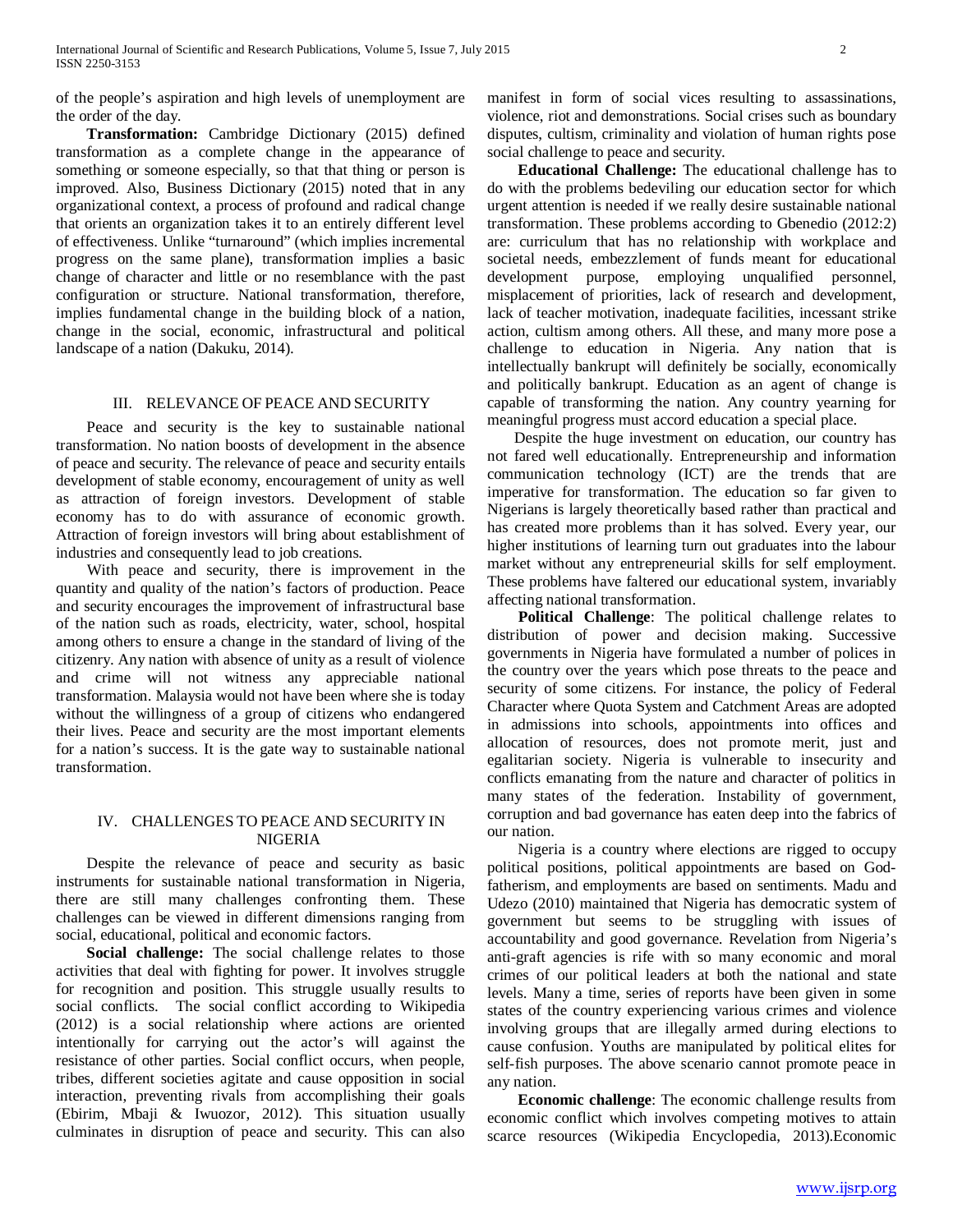conflicts arise where people, organizations or societies strive to control the means of production and direct their activities towards maximizing their gains (Ebirim, Mbaji & Iwuozor, 2012).The Niger Delta militancy arose due to the quest for resource control. Nnaman and Ayogu (2011) postulated that the Niger Delta region bears the bulk of the nation's oil wealth, yet it is faced with serious environmental hazards resulting from oil spillage, forcing the people to live in abject poverty. This has caused the youths of that region to take up arms hence, resulting to total confusion, anarchy and disorderliness in the nation. Unemployment among Nigeria youths has become a cankerworm in the country and a threat to Nigeria nation. In fact, it has many consequences on the youths and the society in general. Ocholi (2005) warned that if unemployment in Nigeria is not addressed on time, it will contribute to more social ills in the country. Unemployment brings about social unrest and national insecurity in the nation.

#### V. THE WAY FORWARD

 Considering some of the challenges to peace and security in Nigeria as stated in this paper: social, educational, political and economic factors, the following can be a way forward towards promoting peace and security in the nation.

 Anti-social conflict should be encouraged. Anti-social conflict in this paper refers to the struggle for understanding and tolerance rather than violence. This happens when people, tribes, different societies decide not to cause opposition in social interaction nor prevent their opponents from achieving their goals. Peaceful co-existence and harmony with one another might enhance sustainable national transformation. War and anarchy does no good to a nation.

 Another is educational reform. Educational reform entails bringing sanity to our education sector so as to produce the right kind of human capital who will solve the problems facing the sector and catapult the nation in the right and desired direction. Just as Gbenedio (2012: 4) commented: "For Nigeria to attain national development and transformation, there must be a thorough revamping of the schools curricula, adequate and continuous training and retraining of teachers in relevant areas like entrepreneurship and ICT education. This assertion implies that Nigerian educational system should be tailored towards reorientation of the people's values and methodology to produce the right expertise for national transformation. When the citizens are self- employed, the rate of armed robbery and kidnapping might reduce and the nation will be a better place for the citizenry.

 There should be a change in the political structure of the country. For democracy to be sustained in Nigeria, elections must be free and fair. There should be no imposition of interests and thus political parties must act as major instruments of constitutional democracy. Some government policies that do not promote just and egalitarian society should be abolished. In a situation where the application of government policies such as "Federal Character" that denies admissions, employments and appointments to merited candidates does not guarantee the safety and comforts of the citizens and hence a breach to peace and stability, a better policy should replace it.

 There is need for economic reform. This has to do with equitable distribution of resources. When the resources are evenly distributed, there will be no anarchy. The government should avoid unjust revenue allocation formula. Every region must be treated equally without fear or favour. Moreso; industries should be established by the government especially in the rural communities to promote job creation, thereby reducing unemployment in the country. There is an adage that says: "A hungry man is an angry man". This will go a long way in maintaining peace and security in the nation. Hence, the end result will be sustainable national transformation.

#### VI. CONCLUSION

 From the foregoing, it is evident that high level of crime and anti-social behaviour has been on the increase among developed, as well as developing nations like Nigeria. The resultant effect has led to a downward trend of the economy and failure in achieving sustainable national transformation. Peace and security are the basic instruments for a nation's success. Nigerians, must therefore, unite together and change their value system towards achieving national transformation. No meaningful progress can be attained in an atmosphere of disharmony and chaos. Hence, it is said that united we stand, divided we fall.

### **REFERENCES**

- [1] A. Adebayo, & I. Rashid, West Africa security challenges. USA: Lynne Rienner Publishers. 2004.
- [2] U. Ahamefule, How to attain peace and security in Nigeria. Retrieved July 15th, 2013.From: http://www.african spotlight.com. 2013.
- [3] Business Dictionary, Transformation. Retrieved on 29th May, 2015 from www.businessdictionary.com/definition/transformation.html. 2015.
- [4] Cambridge Dictionary, Transformation. Retrieved on 29th May 2015 from www.dictionary.cambridge.org/british/transformation. 2015.
- [5] P. Dakuku, National transformation. Retrieved on 29th May, 2015 from dakukupeterside.com/national-transformation-the-youth-link.2/. 2014.
- [6] P, U. Ebirim, I. N. Mbaji, & P. O.Iwuozor, Peace and security challenges in Nigeria. A paper presented at the National Conference Organized by Faculty of Education Unizik, Awka, 1st – 4th August, 2012.
- [7] U. B. Gbenedio, Education for national transformation, institutional innovation: Challenges and prospects. A key note address presented at the National Conference Organized by Faculty of Education Unizik, Awka. 1st-4th August. 2012.
- [8] O. Ibeanu, Conceptualizing peace. In S.G. Best (Ed). Introduction to peace and conflict studies in West Africa. Abuja: Spectrum Books. 2006.
- [9] J.E. Madu, & B. S. Udezo, The ethical dimensions of international incursions into Nigeria's political democratic agenda. In A.B.C, Chiegboka, T.C.Utoh-Ezeajugh & G.I.Udechuchwu (Eds).The humanities & globalization in the third millennium. Nimo: Rex Charles & Patrick Ltd. 2010.
- [10] R. G. Nnamani, & C. N. Ayogu, Environmental Degradation, Social Dislocation and Conflict in Africa: A Focus on Nigerian's Niger Delta". In O.U. Nnadozie (Ed). Social Dynamic in African States. Nsukka: Rek Books. 2011. Pg.159- 188.
- [11] A. Ocholi, Business Educators Perceived Strategies for Making Business Education Self-Reliant. M.Ed Thesis Submitted to the Department of Vocational Education, Faculty of Education, Unizik, Awka. 2005.
- [12] United Nations. Promotion of peace and security. Retrieved on July, 2013. From:www.eda.admin.ch/eda/en/home. 2013.
- [13] Wikipedia Encyclopedia. Social conflict. Retrieved July 29th May, 2015. From: http://en.wikipedia.org/wiki/social conflict. 2015.